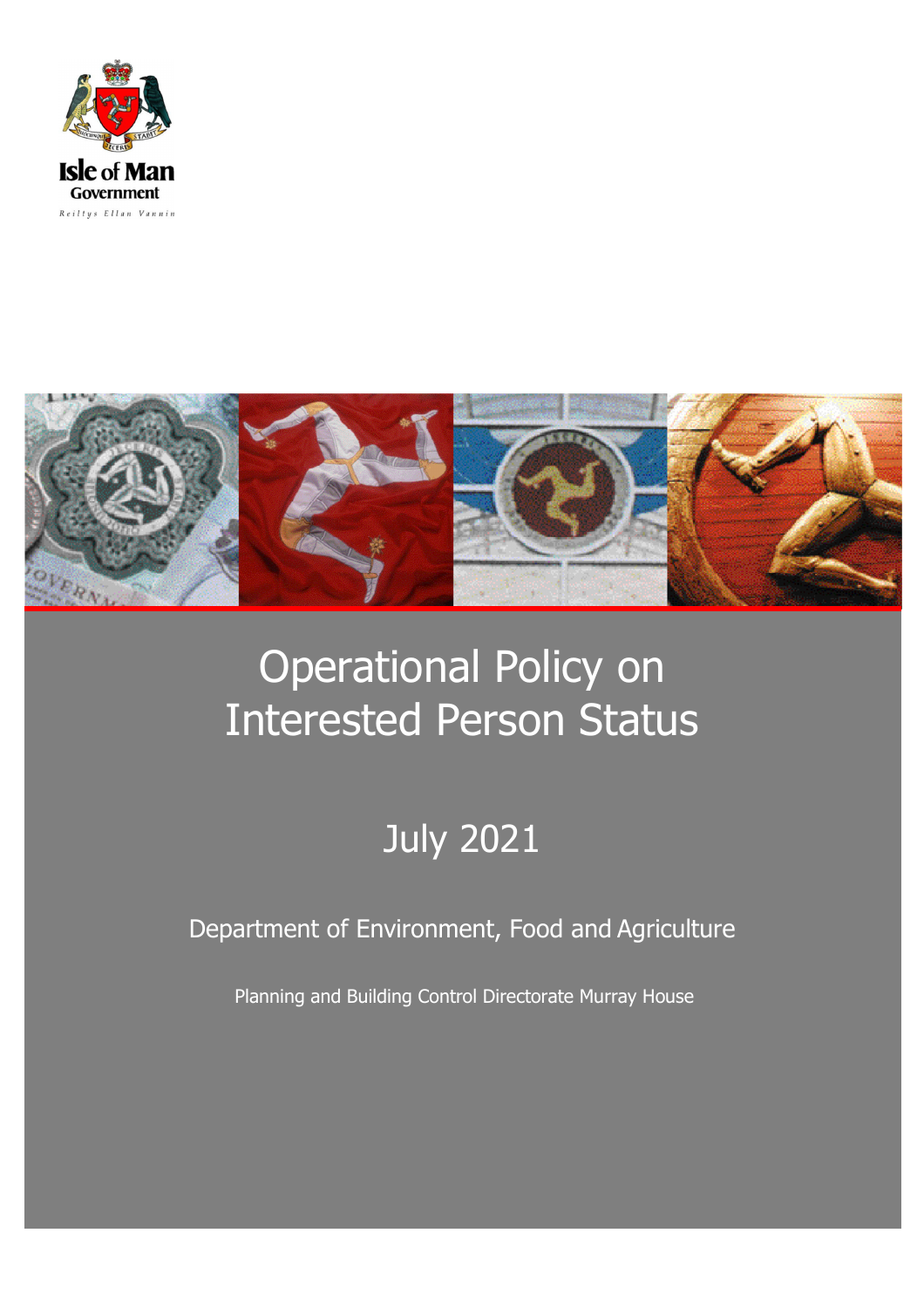## **1.0 PURPOSE OF THIS DOCUMENT**

1.1 This operational policy document sets out how the Department will identify which parties should be awarded Interested Person Status in relation to applications for planning approval, registered building consent (including demolitions in Conservation Areas) and adverts. It is issued by the Department of Environment, Food and Agriculture with the agreement of the Minister. The Minister has delegated some of his powers under the Town and Country Planning Act (1999) (hereafter 'The Planning Act') to the Planning Committee and some officers. In exercising these delegated powers, it is expected that the policies in this document will be followed. This policy was originally approved in 2018 but has been updated in light of updated planning legislation approved in 2019.

## **2.0 DEFA OPERATIONAL POLICY – INTERESTED PERSON STATUS**

**Interested Person Status will only be afforded to those persons who submit a written representation(s) which complies with ALL the criteria set out below.** 

- **A. Representations must clearly identify the land which the person making the representation owns or occupies and which they consider would be impacted on by the proposed development.**
- **B. The land referred to in (A) above must be within 20 metres of the red line boundary of the application site, unless the proposed development exceeds the criteria set out in Appendix 5 of the Strategic Plan (2016) to automatically require an Environmental Impact Assessment.**
- **C. Representations must relate to the relevant issues set out below.**

**C1. For Planning Applications the relevant issues are:** 

- **living conditions (including outlook, privacy, traffic, noise, light, dust and smell);**
- **land contamination, flood risk, highway safety and/or risk of crime; and/or**
- **prejudicing the use or development of adjoining land in accordance with the appropriate Area Plan.**

**C2. For applications for Works affecting Registered Buildings or Demolitions in Conservation Areas, the relevant issues are limited to one or more of those set out in Environment Policies 30 to 35 (inclusive) and 39 of the Strategic Plan (2016).** 

**C3. For applications for the Display of Advertisements, the relevant issues are limited to those set out in Regulation 5(1) of the Town and Country Planning (Control of Advertisements) Regulations 2013.** 

**D. Representations which relate to: Planning Applications; Works affecting Registered Buildings; or Demolitions in Conservation Areas, must explain how the proposed development could impact (positively or negatively) on the lawful use of the land referred to in (A) above in relation to the issues set out in (C) above.** 

Note: Explanatory text to assist in the application of the above policy is provided in section 4.0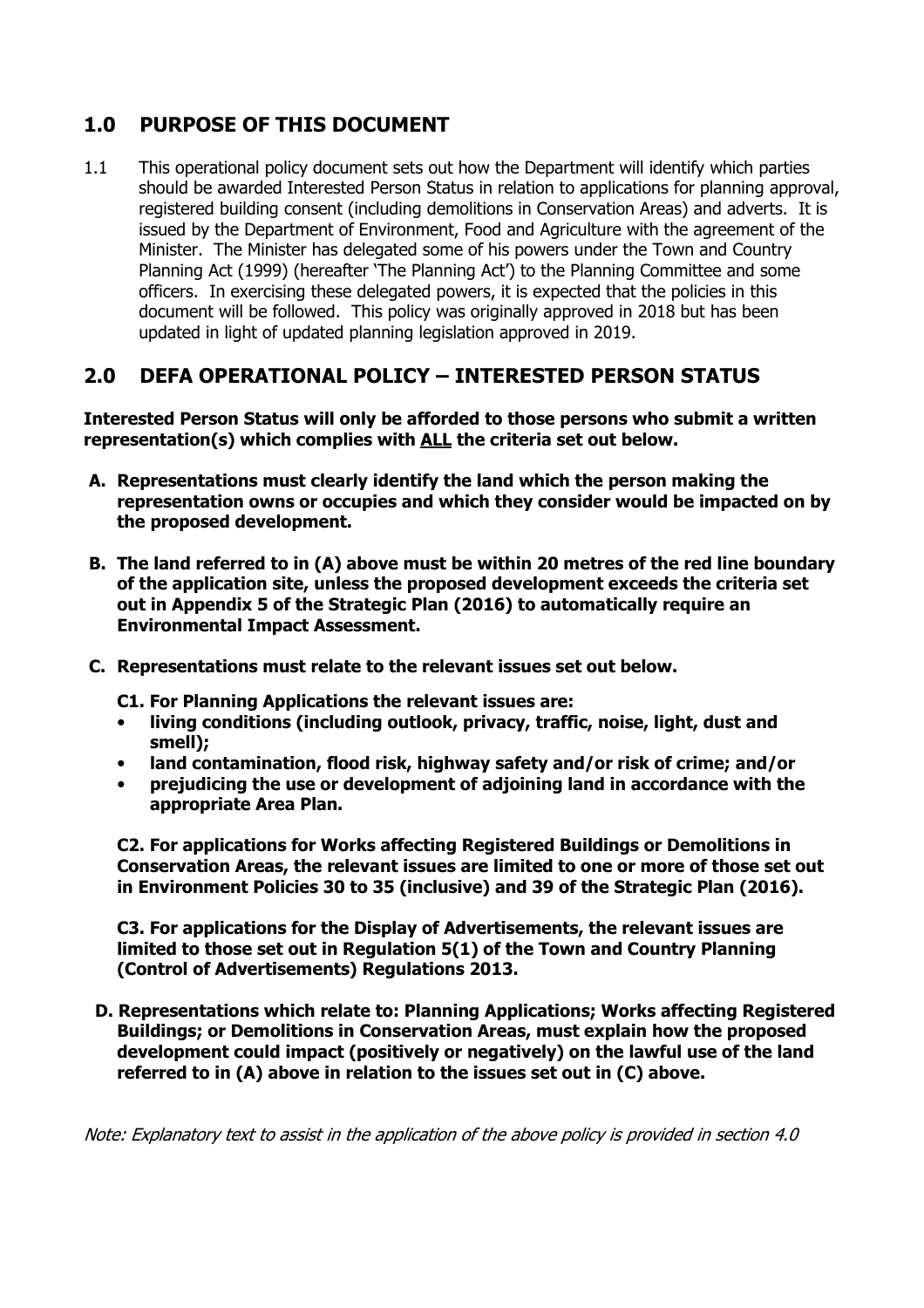## **3.0 BACKGROUND**

3.1 This document relates to Planning Applications, works to Registered Buildings, demolitions in Conservation Areas and Adverts. There is no appeal against the decision to issue or not issue a Certificate of Lawfulness and so this document does not apply to such applications

### **3.2 Planning Applications**

- 3.2.1 As part of the assessment of a planning application, the Department must consider all written representations received and whether or not Interested Person Status should be afforded.
- 3.2.2 The process for determining an application for planning approval is set out in Part 2 of the Planning Act and in the Town and Country Planning (Development Procedure) Order 2019 [SD 2019/0423] (hereafter the DPO). This sets out that, following the determination of a planning application, those parties with Interested Person Status may submit/participate in an appeal.
- 3.2.3 Article 4 of the DPO indicates that the automatic Interested Person Status is given to those listed in the box below.

#### "(a) the applicant;

(b) any Government Department that has made written representations that the Department considers material;

(c) the Highways Division of the Department of Infrastructure;

(d) Manx National Heritage where it has made written representations that the Department considers material;

(e) Manx Utilities where it has made written representations that the Department considers material;

(f) the local authority in whose district the land the subject of the application is situated; and (g) a local authority adjoining the authority referred to in paragraph (f) where that adjoining authority has made written representations that the Department considers material"

- 3.2.4 In relation to part (b) above, it should be noted that the Department of Environment Food and Agriculture is responsible for the determination of planning applications. As a result, when officers within the Department make comments in a professional capacity they cannot be afforded Interested Person Status. Such officers may still participate in appeals as Expert Witnesses.
- 3.2.5 Article 4(1)(a) defines an Interested Person as, "a person who has made written representations in respect of an application for planning approval specifying how the lawful use of that person's land would be affected by the development for which planning approval is being sought and whom the Department considers has a sufficient interest in that application in order to take part in subsequent proceedings relating to it".
- 3.2.6 This operational policy sets out the criteria to be used in making the above determination. Where someone is acting on behalf of a person, group or organisation it is their client that will be considered against this policy.

#### **3.3 Registered Buildings and Demolitions in Conservation Areas**

3.3.1 Applications for Works affecting Registered Buildings and Demolitions in Conservation Areas determined in accordance with Part 3 of the Planning Act and the Town and Country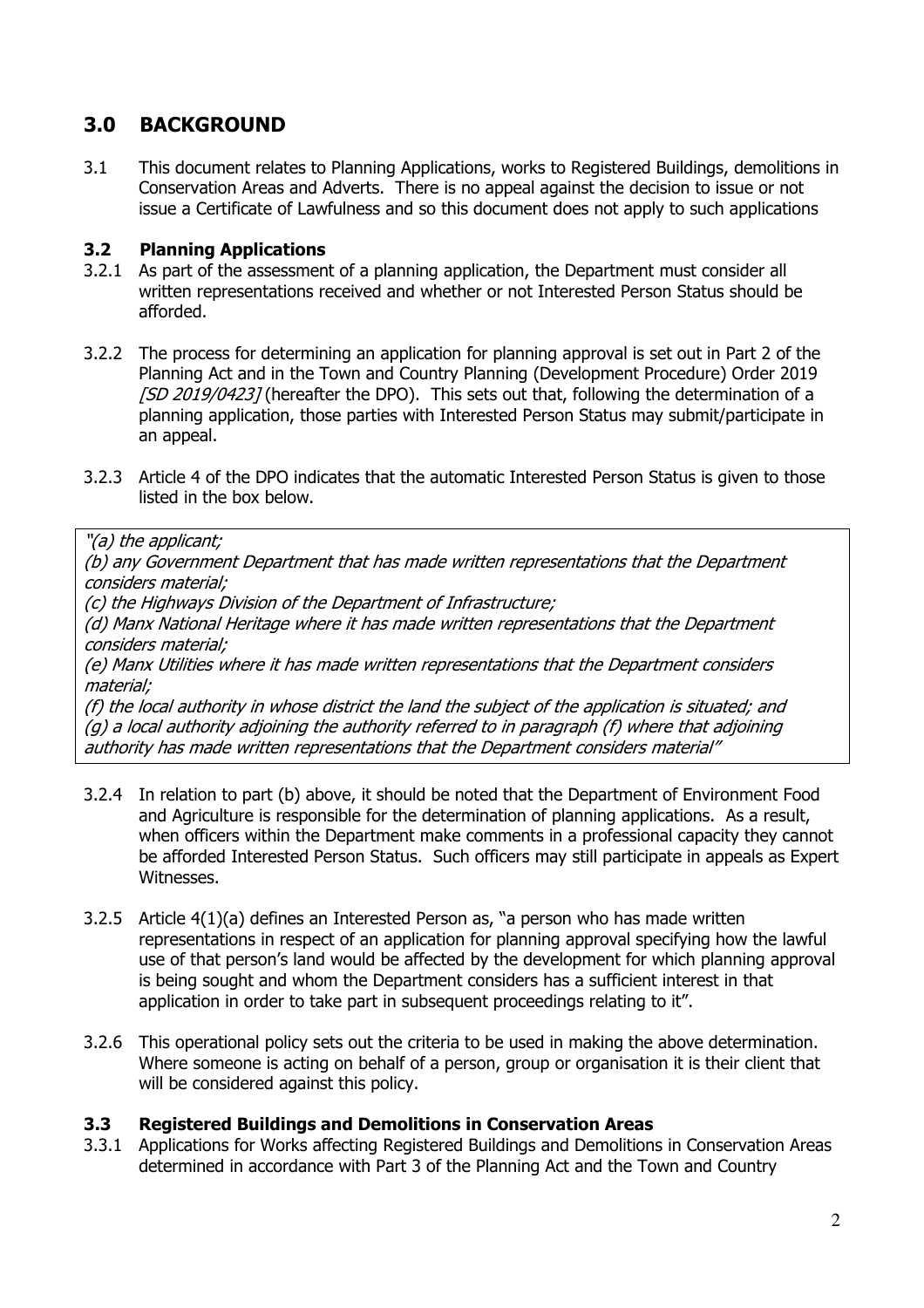Planning (Registered Buildings) Regulations 2013<sup>1</sup> [SD 0432/13] (hereafter 'The Registered Building Regulations'). These Regulations give automatic Interested Person Status to various persons/organisations, as set out in the box below.

(a) the applicant or, if there is one, the applicant's agent; (c) Manx National Heritage; and (d) the local authority in whose district the building is situated.

3.3.2 Regulation 9(3) requires a judgement in relation to which persons in addition to those listed above have sufficient interest to be afforded Interested Person Status, and so this policy document should be applied accordingly.

## **3.4 Adverts**

l.

3.4.1 Applications for the display of advertisements are determined in accordance with Part 3 of the Planning Act and the Town and Country Planning (Control of Advertisements) Regulations 2013<sup>2</sup> [SD 0434/13] (hereafter 'The Advertisement Regulations'). Regulation 11(4) of this gives automatic Interested Person Status to various persons/organisations as summarised in the box below.

(a) the applicant or if there is one, the applicant's agent; (d) any Government Department that has made written submissions relating to planning considerations with respect to the application (whether pursuant to a notice under regulation 10 or otherwise) that the Department considers material; (h) the local authority in whose district the land the subject of the application is situated; (i) the Highways, Ports and Railway divisions of the Department of Infrastructure

3.4.2 Regulation 11(3) requires a judgement in relation to which persons in addition to those listed above have sufficient interest to be afforded Interested Person Status, and so this policy document should be applied accordingly.

# **4.0 POLICY EXPLANATION**

## **4.1 Type of Representations (Criteria A)**

- 4.1.1 Interested Person Status is automatically afforded to certain parties as set out previously. The Department has the discretion to identify such other persons who should be afforded such status as a means of redress where they could be impacted on by a development.
- 4.1.2 For the purposes of this document this assessment is made in relation to land/property that the person(s) own or occupy. In built-up areas an address may be sufficient to identify the property owned or occupied by the person making the representation. However, in rural areas (and/or where the property is land rather than a building) it may be necessary for a map to be provided for the person to comply with this policy.

 $^{\text{\tiny{\textup{1}}}}$  As amended by the Town and Country Planning (Miscellaneous Amendments) Regulations 2019 (SD 2019/0422)

<sup>&</sup>lt;sup>2</sup> As amended by the Town and Country Planning (Miscellaneous Amendments) Regulations 2019 (SD 2019/0422)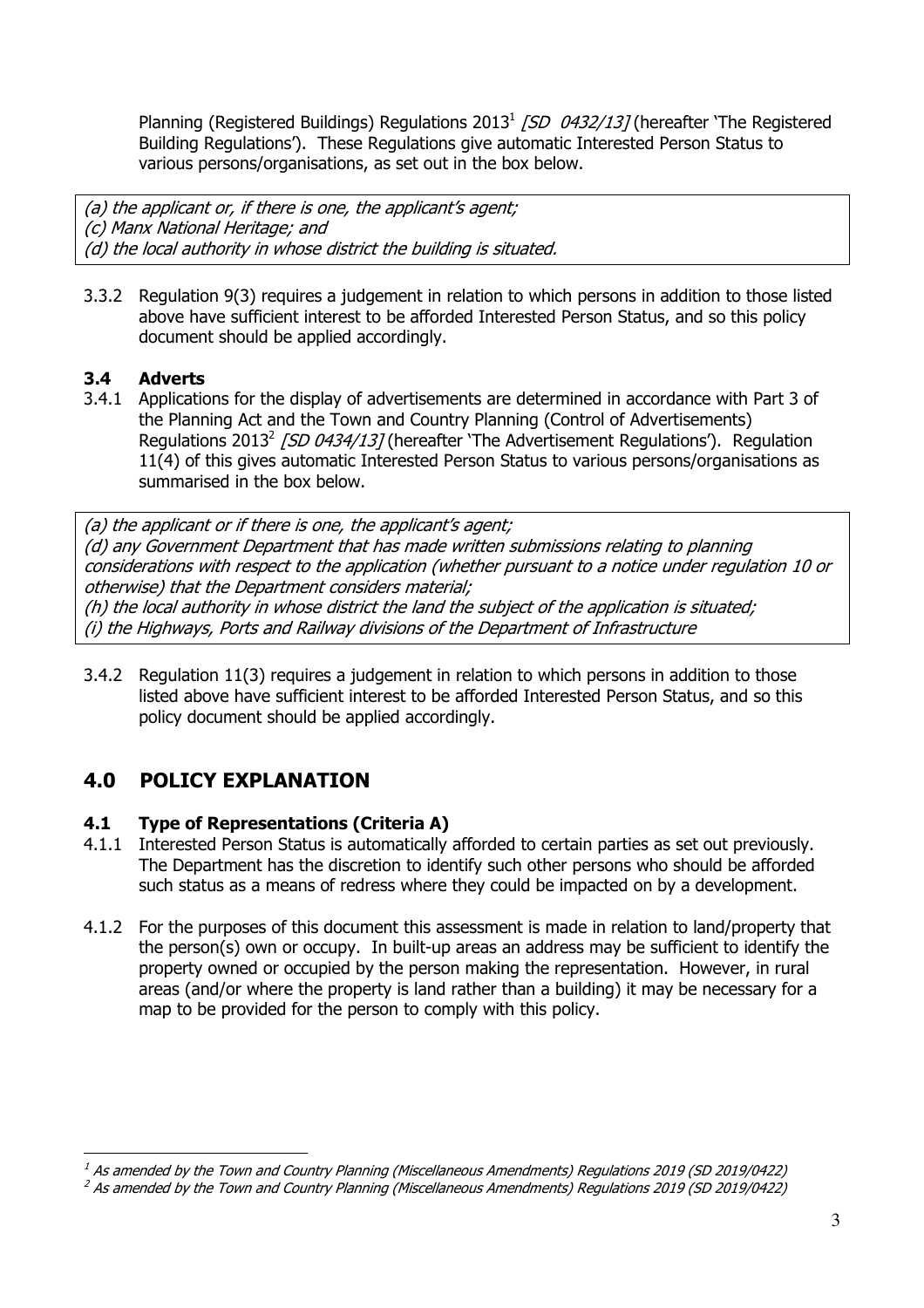- 4.1.3 'Person' can therefore include groups or organisations only where they are the relevant owner/occupier of a given piece of land or property. Where comments are made on behalf of someone, for example by an agent, it is the client who will be assessed against these policies (and potentially afforded Interested Person Status).
- 4.1.4 It is not intended to allow voluntary organisations to duplicate the role of statutory consultees (such as Manx National Heritage). As such, where their interest in an application relates only to their purpose (rather than land/building ownership/occupation), they will not be deemed to have sufficient interest to be afforded Interested Person Status. However, comments from voluntary organisations are welcomed as part of the process to inform the initial determination of application.
- 4.1.5 Occasionally the Department receives petitions. Given the nature of these it is impractical to assess the individual signatories of a petition against the policies set out in this document or to be able to make an informed judgement as to how individual signatories could be affected by a development.

#### **4.2 Proximity to the Proposed Development (Criteria B)**

- 4.2.1 Applications for planning consent must include a site plan which shows the site edged in red (the red line boundary). It is accepted that a smaller development on a larger site may mean the actual works are some distance from neighbouring properties even if the red line boundary is not, and such issues should be considered in the application of Criteria D.
- 4.2.2 It is accepted that sometimes properties are only separated from the application site by a narrow strip of land, footpath or road. Although not set out in policy, 20 metres is often used as a general guide when assessing the potential for overlooking. The 20 metres referred to in the policy is intended to respond to these two issues. Further away than this it is anticipated that persons, groups or organisations will be deemed to have insufficient interest to be afforded Interested Person Status in relation to most applications.
- 4.2.3 The Isle of Man Strategic Plan (2016) sets out the circumstances in which an Environmental Impact Assessment is required as part of a planning application (Environment Policy 24 and Appendix 5).

#### **4.3 Relevant Issues (Criteria C)**

- 4.3.1 It is important that in applying this policy, consideration is given to not only whether a representation sets out on material planning issues which are reasonably relevant to the nature, scale and location of the proposed development, but also whether it sets out such issues which could reasonably result in an impact on land which is owned/occupied by the person, group or organisation making a representation.
- 4.3.2 The points listed in Criteria C1 relate to some (but not all) of the issues set out under General Policy 2 of the Isle of Man Strategic Plan (2016). Criteria C2 refers back to the relevant policies within the Strategic Plan.
- 4.3.3 In relation to Criteria C3 the issues are explicitly set out within the regulations, namely amenity (the general characteristics of the locality, including the presence of any feature of historic, architectural, cultural or similar interest, disregarding, if they think fit, any advertisement being displayed there) and public safety (the safety of any person who may use any road, railway, tramway, harbour or aerodrome; and whether any display of advertisements is likely to obscure or hinder the ready interpretation of, any traffic sign, railway or tramway signal or aid to navigation by water or air).